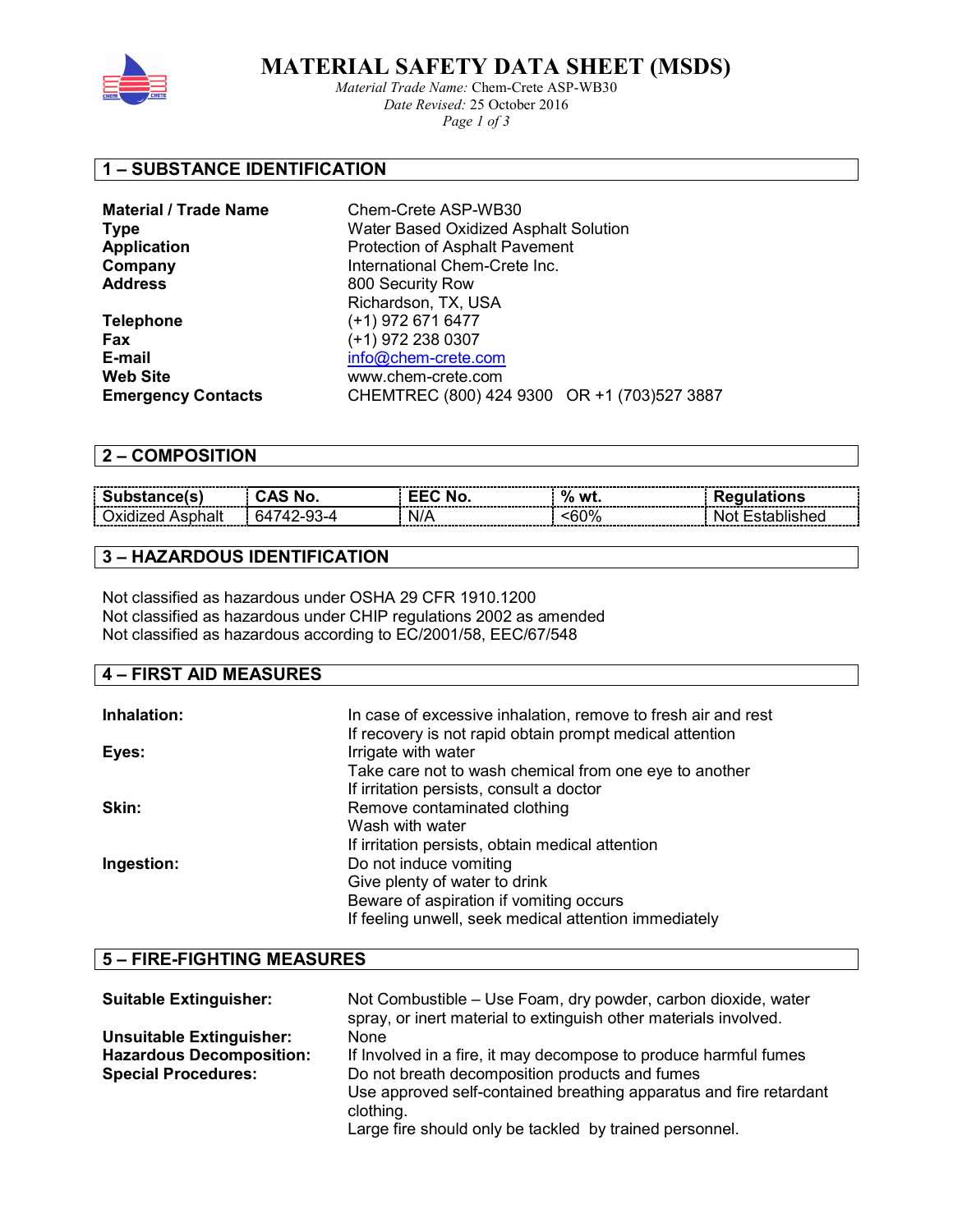

**MATERIAL SAFETY DATA SHEET (MSDS)** 

*Material Trade Name:* Chem-Crete ASP-WB30

*Date Revised:* 25 October 2016 *Page 2 of 3* 

# **6 – ACCIDENTAL RELEASE MEASURES**

| <b>Exposure Controls:</b>      | Do not allow spill to enter drains and watercourses<br>Clean up as part of good housekeeping practices                                                                     |
|--------------------------------|----------------------------------------------------------------------------------------------------------------------------------------------------------------------------|
| <b>Personal Protection:</b>    | Wear nitrile or PVC gloves and use eye protection such as goggles to<br>BS EN 166 chemical grade if contact is likely as well as a vapor                                   |
| <b>Disposal Consideration:</b> | respirator.<br>Absorb in an industrial spillage absorbent<br>Scoop up and place in container to wait transfer<br>Dispose of in accordance with local authority regulations |

## **7 – HANDLING AND STORAGE**

| Handling: | Avoid skin and eyes contact                         |
|-----------|-----------------------------------------------------|
|           | Ensure adequate ventilation                         |
|           | Use local adequate ventilation                      |
|           | Use local extraction equipment where possible       |
|           | Wear Suitable protective clothing (see section 8)   |
| Storage:  | Store at ambient temperature, prevent from freezing |

## **8 – EXPOSURE CONTROLS**

| <b>Occupational Exposure Limit:</b> Limits are not determined |                                                             |
|---------------------------------------------------------------|-------------------------------------------------------------|
|                                                               | Wear impervious gloves                                      |
|                                                               | Wear suitable overalls or clothing change if contaminated   |
|                                                               | Wear suitable eye protection such as BSEN 166 splash likely |
|                                                               | Use in Well Ventilated areas                                |
|                                                               | Use mechanical ventilation if possible                      |

## **9 – PHYSICAL AND CHEMICAL PROPERTIES**

| Appearance                     | : Black emulsion        |
|--------------------------------|-------------------------|
| <b>Odour</b>                   | : slight asphaltic odor |
| pH:                            | : n/e                   |
| Boiling Point/ Range, °F (°C)  | : 265(147)              |
| Melting Point/ Range, °F (°C)  | : < 32(0)               |
| Flash Point, °F (°C)           | $:$ > 392 (>200)        |
| <b>Flammability</b>            | : Not Flammable         |
| Autoflammability               | ∶ n/a                   |
| <b>Explosive Properties</b>    | : None                  |
| <b>Oxidizing Properties</b>    | : None                  |
| <b>Vapor Pressure</b>          | ∶ n/e                   |
| <b>Relative Density (S.G.)</b> | :1.04                   |
| <b>Solubility</b>              | : Miscible in water     |

# **10 – STABILITY AND REACTIVITY**

Stable at normal temperatures. No hazardous decomposition products when stored and handled correctly